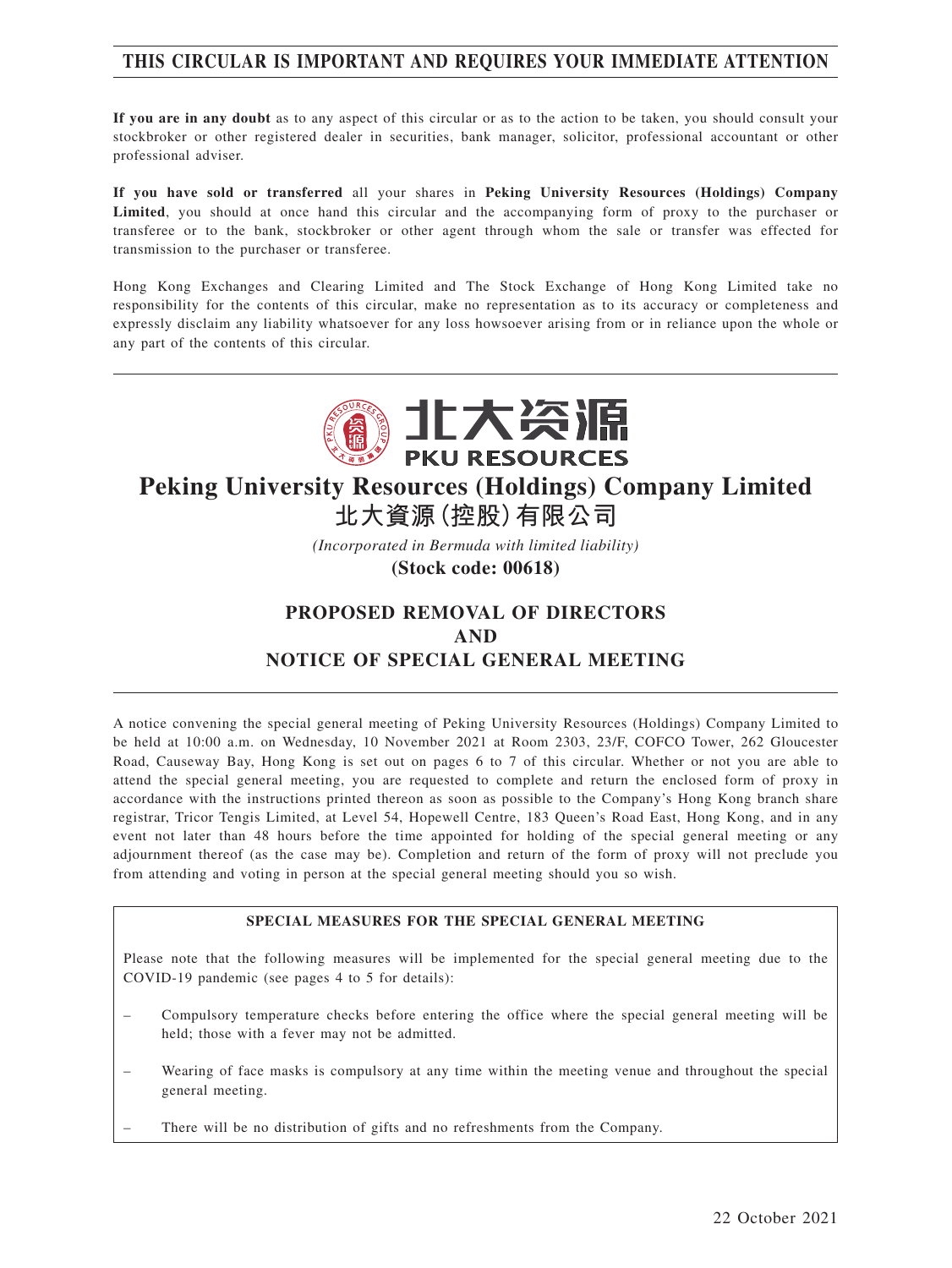# **CONTENTS**

## Page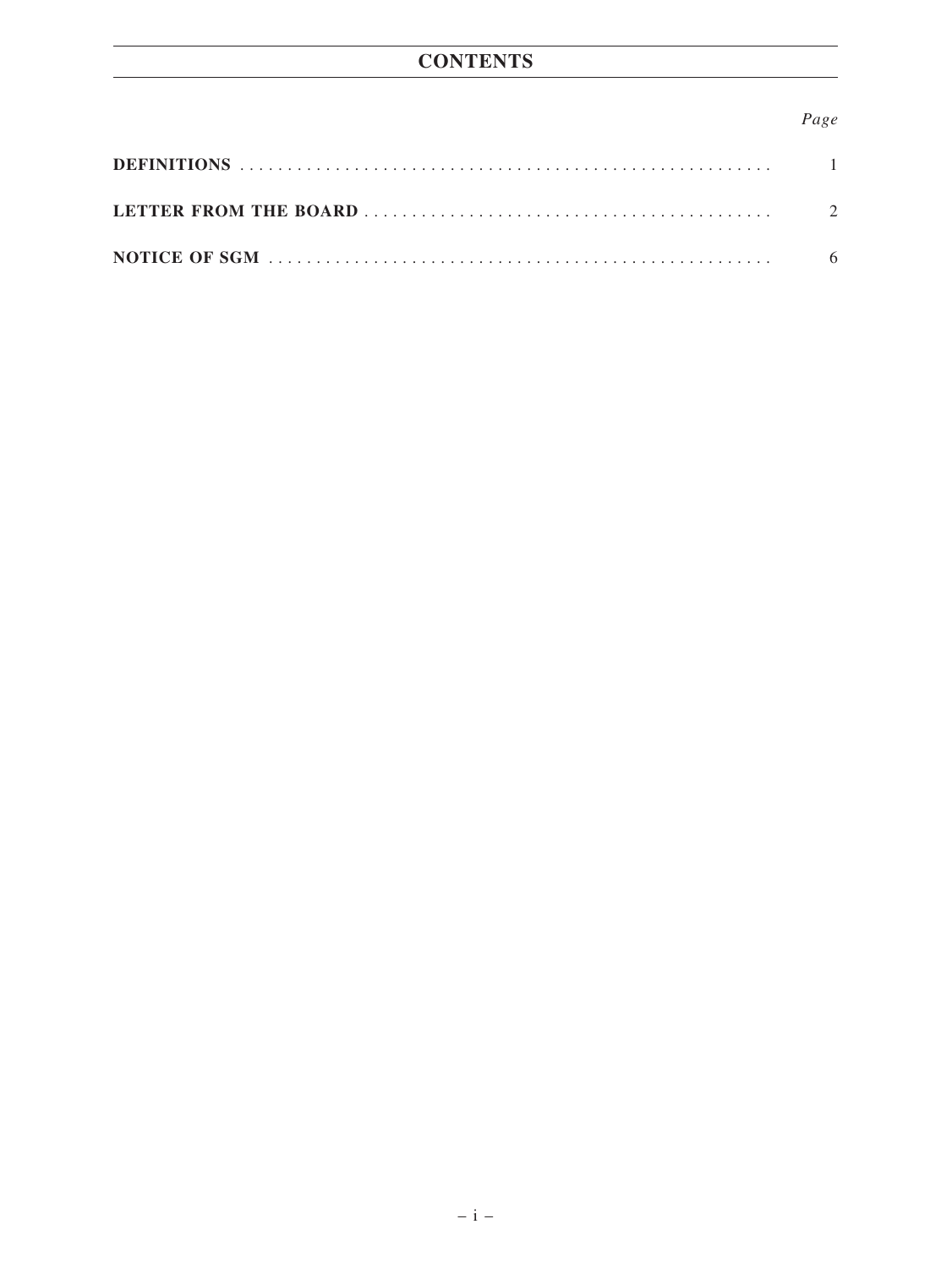## **DEFINITIONS**

*In this circular, the following expressions shall have the following meanings unless the context otherwise requires:*

| "Board"            | the board of Directors of the Company;                                                                                                                                                                                                                 |
|--------------------|--------------------------------------------------------------------------------------------------------------------------------------------------------------------------------------------------------------------------------------------------------|
| "Bye-laws"         | the bye-laws of the Company as amended from time to<br>time and "Bye-law" shall be construed accordingly;                                                                                                                                              |
| "Companies Act"    | the Companies Act 1981 of Bermuda (as amended from<br>time to time);                                                                                                                                                                                   |
| "Company"          | Peking University Resources (Holdings) Company Limited<br>(北大資源(控股)有限公司)<br>(stock<br>code:<br>$00618$ .<br>a<br>company incorporated in Bermuda with limited liability,<br>the Shares of which are listed on the main board of the<br>Stock Exchange; |
| "Director(s)"      | the director(s) of the Company;                                                                                                                                                                                                                        |
| "Hong Kong"        | The Hong Kong Special Administrative Region of the<br>People's Republic of China;                                                                                                                                                                      |
| "Listing Rules"    | the Rules Governing the Listing of Securities on the Stock<br>Exchange;                                                                                                                                                                                |
| "Proposed Removal" | the proposed removal of Ms. Sun Min, Mr. Ma Jian Bin<br>and Ms. Liao Hang as executive Directors;                                                                                                                                                      |
| "SGM"              | the special general meeting of the Company to be held at<br>10:00 a.m. on 10 November 2021 at Room 2303, 23/F,<br>COFCO Tower, 262 Gloucester Road, Causeway Bay,<br>Hong Kong or any adjournment thereof;                                             |
| "Share $(s)$ "     | ordinary shares with a par value of HK\$0.10 each in the<br>share capital of the Company;                                                                                                                                                              |
| "Shareholder(s)"   | $holder(s)$ of the Share $(s)$ ; and                                                                                                                                                                                                                   |
| "Stock Exchange"   | The Stock Exchange of Hong Kong Limited.                                                                                                                                                                                                               |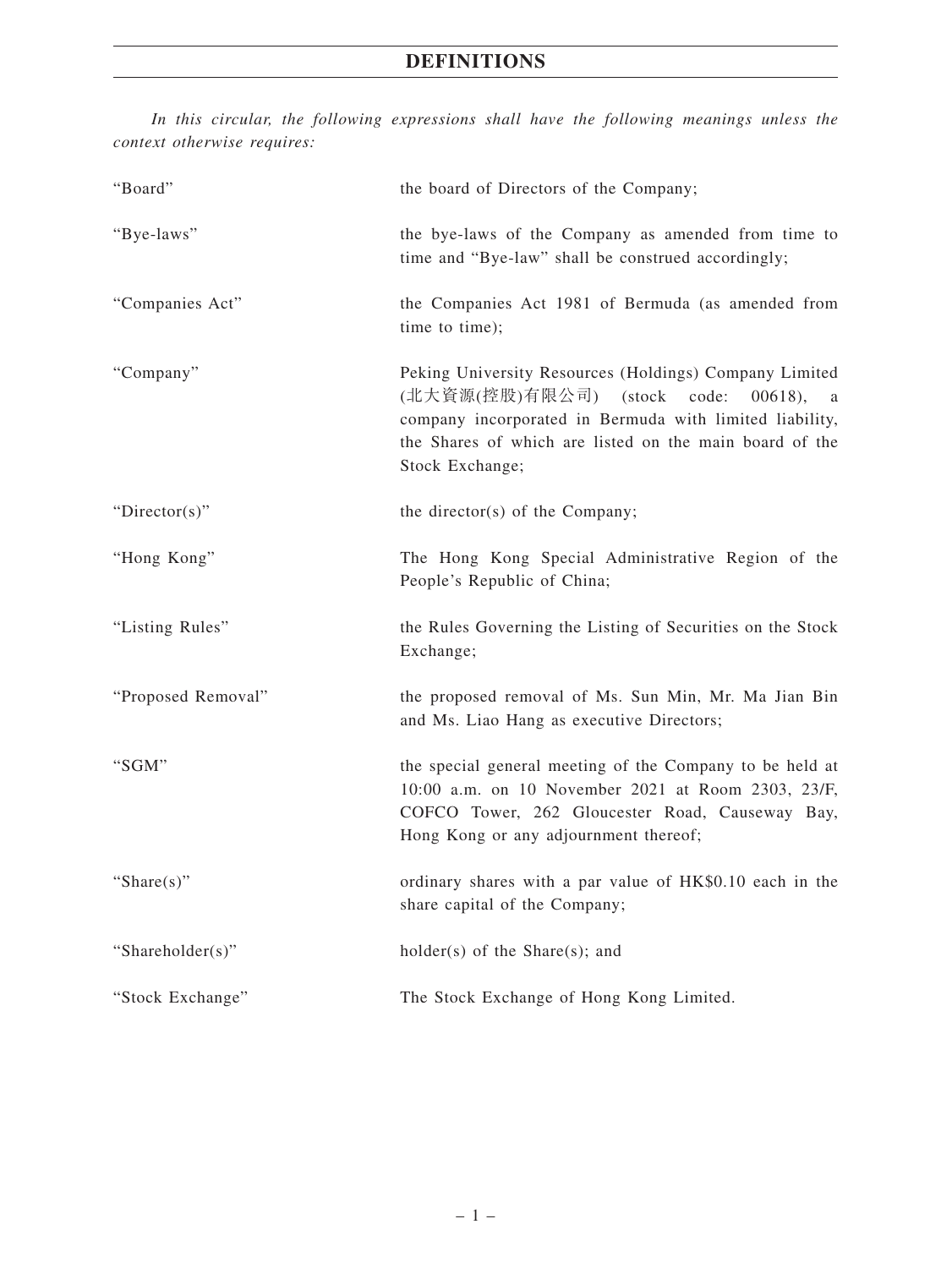

# **Peking University Resources (Holdings) Company Limited 北大資源(控股)有限公司**

*(Incorporated in Bermuda with limited liability)* **(Stock code: 00618)**

*Executive Directors:* Mr. Wong Kai Ho *(Chairman)* Mr. Wang Guiwu Mr. Cheung Shuen Lung Mr. Zeng Gang Ms. Sun Min Mr. Ma Jian Bin Ms. Liao Hang Mr. Zheng Fu Shuang

*Non-executive Director:* Mr. Yau Pak Yue

*Independent non-executive Directors:* Mr. Chu Kin Wang, Peleus Mr. Chin Chi Ho, Stanley Mr. Ning Rui Mr. Chung Wai Man

*Registered office:* Victoria Place, 5th Floor 31 Victoria Street Hamilton HM 10 Bermuda

*Principal place of business in Hong Kong:* Unit 1408 14th Floor Cable TV Tower 9 Hoi Shing Road Tsuen Wan New Territories Hong Kong

22 October 2021

*To the Shareholders*

Dear Sir or Madam,

## **PROPOSED REMOVAL OF DIRECTORS AND NOTICE OF SPECIAL GENERAL MEETING**

### **I. INTRODUCTION**

Reference is made to the announcement of the Company dated 19 October 2021 in relation to the Proposed Removal. The purpose of this circular is to provide Shareholders with (i) the information in relation to the Proposed Removal; and (ii) the notice of the SGM.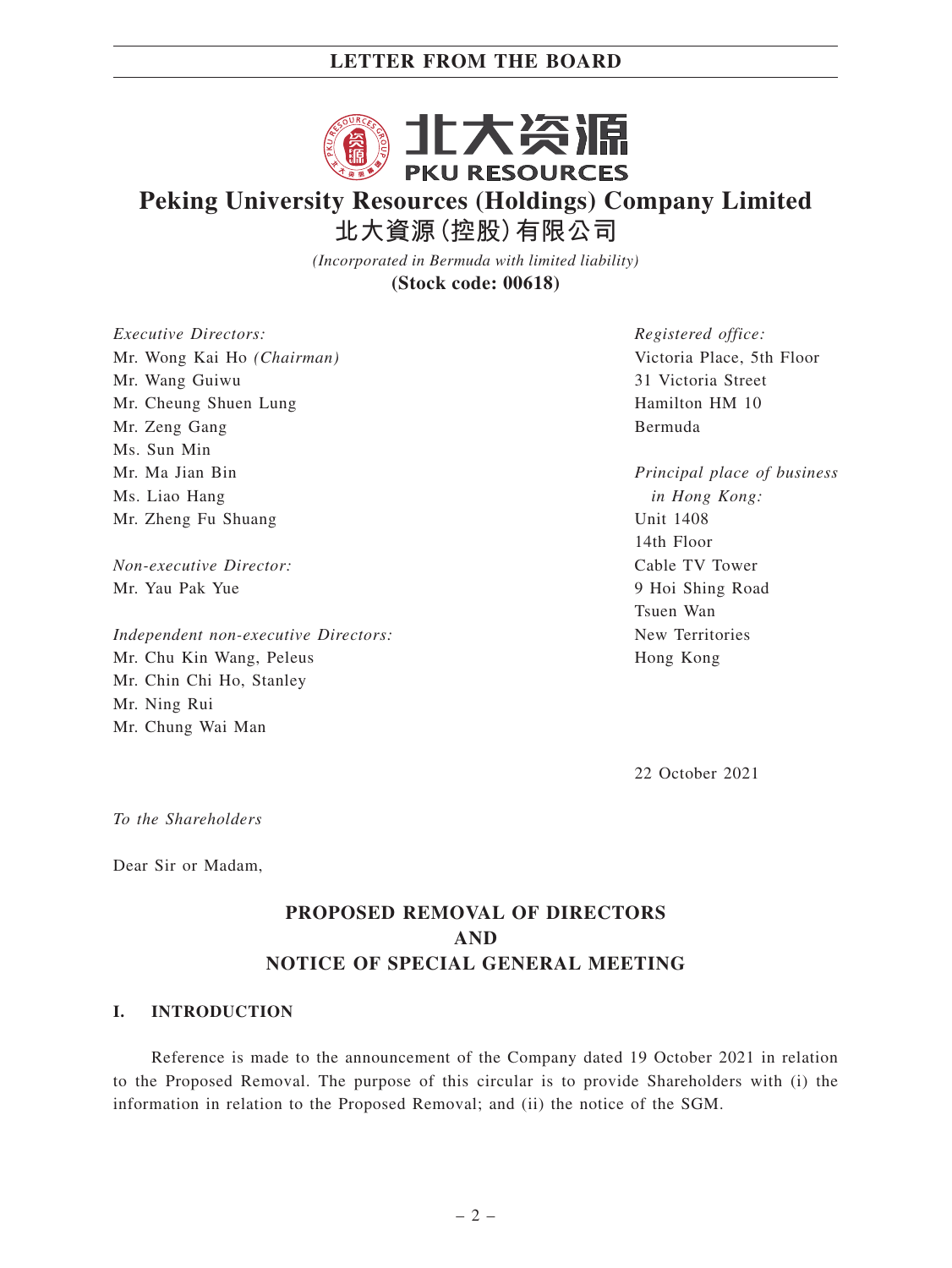#### **II. PROPOSED REMOVAL OF DIRECTORS**

As set out in the announcement dated 19 October 2021, the Board resolved to convene a SGM to remove Ms. Sun Min ("**Ms. Sun**"), Mr. Ma Jian Bin ("**Mr. Ma**") and Ms. Liao Hang ("**Ms. Liao**") as executive Directors with effect from the date of passing of the ordinary resolutions to approve the Proposed Removal.

The Board takes the view that the Proposed Removal will simplify the management structure and expedite the decision-making process of the Board. The Board considers that there will not be material adverse effect on the operations of the Company and its subsidiaries, if the Proposed Removal becomes effective. Save as disclosed above, there is no other matter relating to the Proposed Removal that needs to be brought to the attention of the Shareholders.

Pursuant to Bye-law 104, the Company may by ordinary resolution remove any Director before the expiration of his/her period of office, notwithstanding anything in the Bye-laws or in any agreement between the Company and such Director.

Accordingly, the Board would like to propose ordinary resolutions to remove Ms. Sun, Mr. Ma and Ms. Liao as executive Directors at the SGM. The ordinary resolutions will be presented at the SGM in accordance with the Bye-laws.

#### **III. SGM**

A notice convening the SGM to be held at 10:00 a.m. on Wednesday, 10 November 2021 at Room 2303, 23/F, COFCO Tower, 262 Gloucester Road, Causeway Bay, Hong Kong is set out on pages 6 to 7 of this circular.

A form of proxy for use at the SGM is enclosed with this circular. Such form of proxy is also published on The Hong Kong Exchanges and Clearing Limited's website (www.hkexnews.hk) and the Company's website (www.pku-resources.com). Whether or not you are able to attend the SGM, you are requested to complete the enclosed form of proxy in accordance with the instructions printed thereon and return the same as soon as possible to the Company's Hong Kong branch share registrar, Tricor Tengis Limited, at Level 54, Hopewell Centre, 183 Queen's Road East, Hong Kong, and in any event not less than 48 hours before the time appointed for holding of the SGM or any adjournment thereof. Completion and return of the form of proxy will not preclude you from attending and voting in person at the SGM or any adjournment thereof should you so wish.

For the purpose of determination of entitlement to attend and vote at the SGM to be held on 10 November 2021, the register of members of the Company will be closed from 5 November 2021 to 10 November 2021 (both days inclusive), during which period no transfer of Shares of the Company will be registered. In order to qualify for attending and voting at the SGM, all Share transfer documents accompanied by the relevant share certificates must be lodged with the Company's branch share registrar and transfer office in Hong Kong, Tricor Tengis Limited at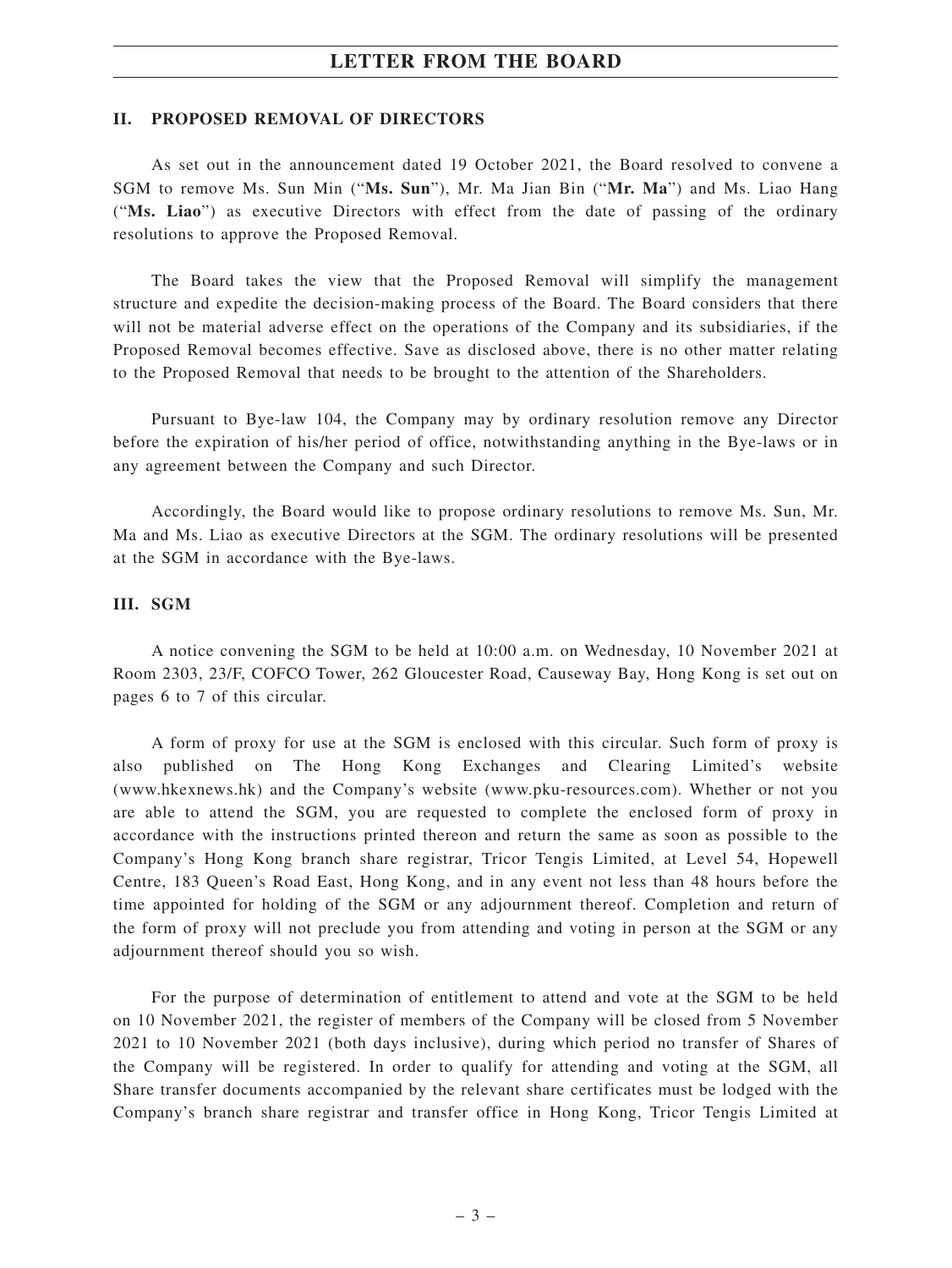Level 54, Hopewell Centre, 183 Queen's Road East, Hong Kong for registration no later than 4:30 p.m. on 4 November 2021.

Pursuant to Rule 13.39(4) of the Listing Rules and Bye-law 70 of the Bye-laws, each of the resolutions set out in the notice of the SGM will be put to the vote by way of a poll.

### **IV. PRECAUTIONS IN LIGHT OF COVID-19 PANDEMIC AT SGM**

At the time of issuing this circular, many countries and regions around the world including Hong Kong are still devoting vigorous efforts to contain the COVID-19 pandemic. The situation is evolving and it is hard to predict when the crisis will end.

The health and safety of our Shareholders and staff are our top priority as we plan for the SGM. It is important that we continue to stay alert and help prevent the spread of the disease, and Shareholders are reminded to consider for themselves whether they should attend the SGM in person. The health risks posed by large scale gatherings should not be underestimated.

In order to protect attending Shareholders and staff of the Company from the risk of infection, the Company will implement the following precautionary measures at the SGM:

- Compulsory temperature checks for every attending Shareholder, proxy or other attendee at the entrance to the Company's office where the SGM will be held. Any person with a fever or is unwell may be denied entry into SGM's venue.
- Any person who does not comply with the precautionary measures or is subject to any Hong Kong SAR Government prescribed quarantine may be denied entry into the SGM's venue. Health declaration may be required.
- All attendees have to wear face masks within the SGM's venue and throughout the meeting.
- There will be no distribution of gifts and no refreshments will be served by the Company.
- Appropriate seating spacing will be implemented to ensure safe distancing among attendees.

The Company also reminds Shareholders that attendance at the SGM in person is not necessary for the purpose of exercising voting rights. Shareholders may consider appointing the chairman of the meeting as their proxy to vote on the relevant resolution(s) at the SGM as an alternative to attending the meeting in person.

The Company will watch out for updated guidelines and requirements from the Hong Kong Government. In the event that the SGM has to be rescheduled due to the COVID-19 situation, Shareholders will be notified of the revised date.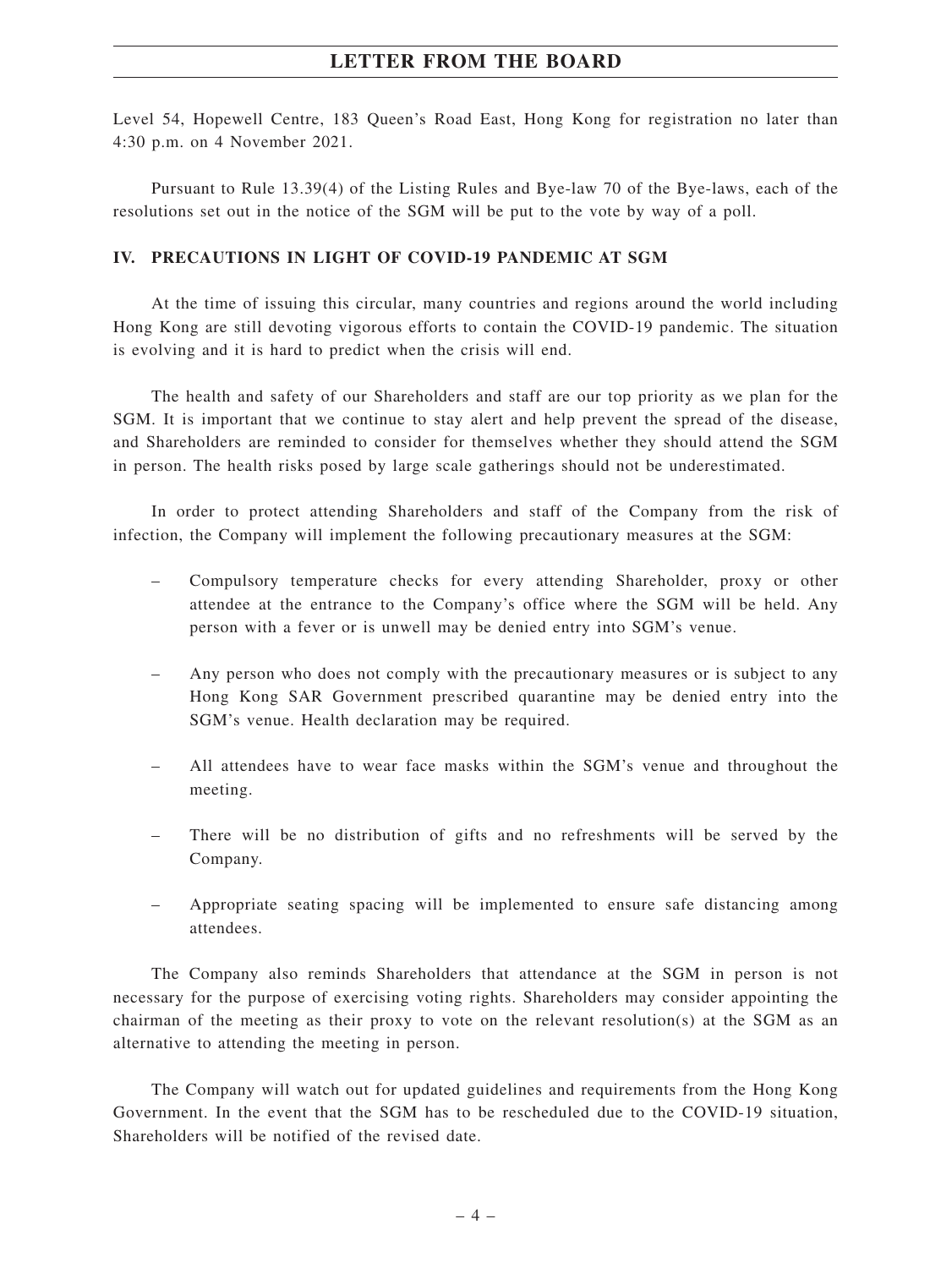Your attention is also drawn to the information set out in the appendix to this circular. You are recommended to read carefully the information set out in the appendix before voting on the Resolutions.

> Yours faithfully, By Order of the Board **Peking University Resources (Holdings) Company Limited Wong Kai Ho** *Chairman*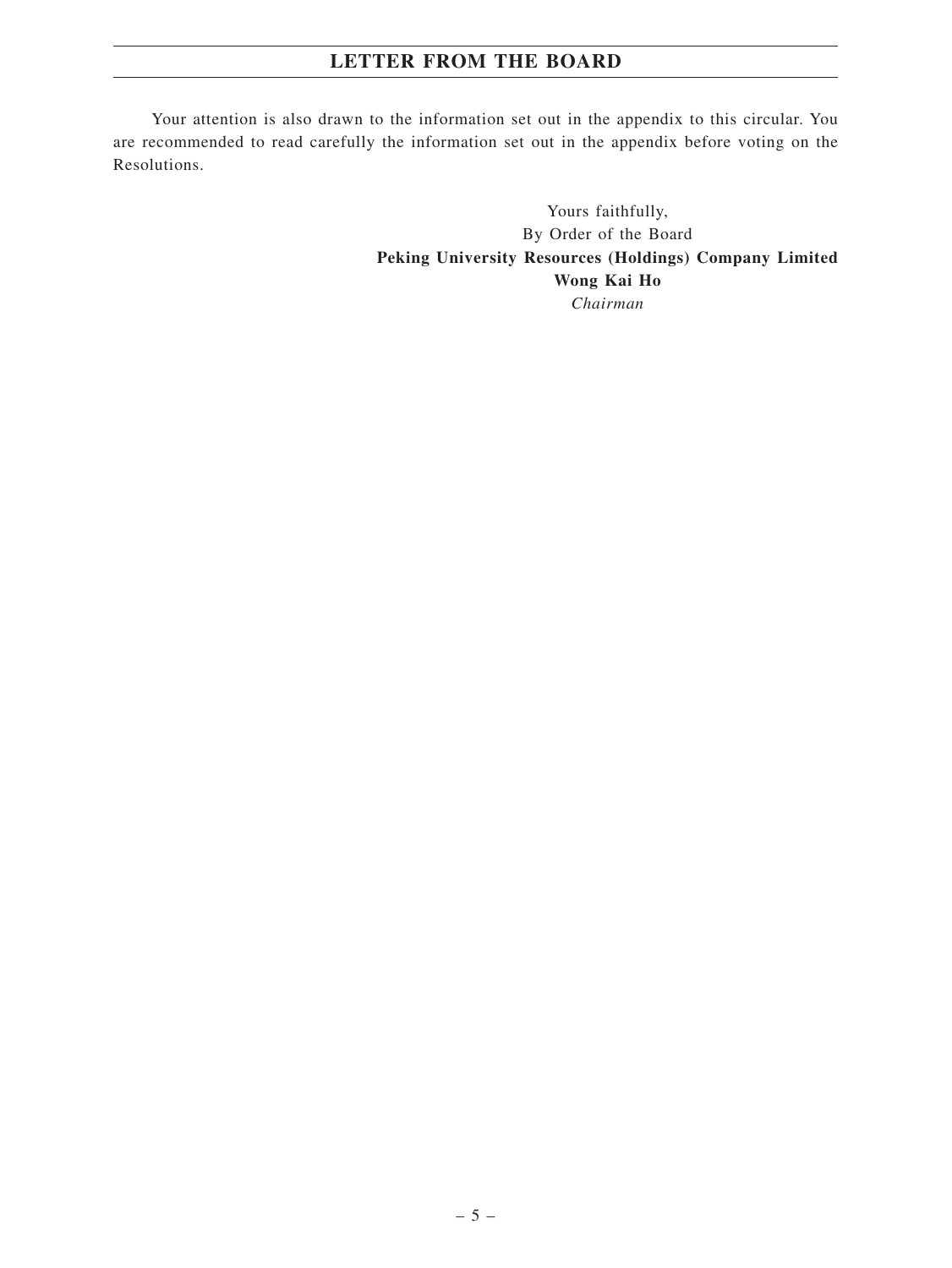## **NOTICE OF SGM**



# **Peking University Resources (Holdings) Company Limited 北大資源(控股)有限公司**

*(Incorporated in Bermuda with limited liability)* **(Stock code: 00618)**

**NOTICE IS HEREBY GIVEN THAT** the special general meeting of Peking University Resources (Holdings) Company Limited (the "**Company**") will be held at 10:00 a.m. on Wednesday, 10 November 2021 at Room 2303, 23/F, COFCO Tower, 262 Gloucester Road, Causeway Bay, Hong Kong for the following purposes:

### **ORDINARY RESOLUTIONS**

- (1) "To remove Ms. Sun Min (孫敏) as an executive director of the Company with immediate effect upon passing of this resolution."
- (2) "To remove Mr. Ma Jian Bin (馬建斌) as an executive director of the Company with immediate effect upon passing of this resolution."
- (3) "To remove Ms. Liao Hang (廖航) as an executive director of the Company with immediate effect upon passing of this resolution."

By Order of the Board **Peking University Resources (Holdings) Company Limited Wong Kai Ho** *Chairman*

Hong Kong, 22 October 2021

*Notes:*

- 1. Any shareholder entitled to attend and vote at the meeting is entitled to appoint another person as his/her proxy to attend and vote instead of him/her. A shareholder who is the holder of two or more shares may appoint more than one proxy to attend on the same occasion. A proxy needs not be a shareholder of the Company but must be present in person at the meeting to represent the shareholder. Completion and return of the form of proxy will not preclude a shareholder from attending the meeting and voting in person. In such event, his/her form of proxy will be deemed to have been revoked.
- 2. Where there are joint holders of any share, any one of such joint holders may vote at the meeting, either personally or by proxy, in respect of such share as if he/she were solely entitled thereto, but if more than one of such joint holders be present at the meeting, that one of the said persons so present whose name stands first on the register of members of the Company in respect of such share shall alone be entitled to vote in respect thereof.